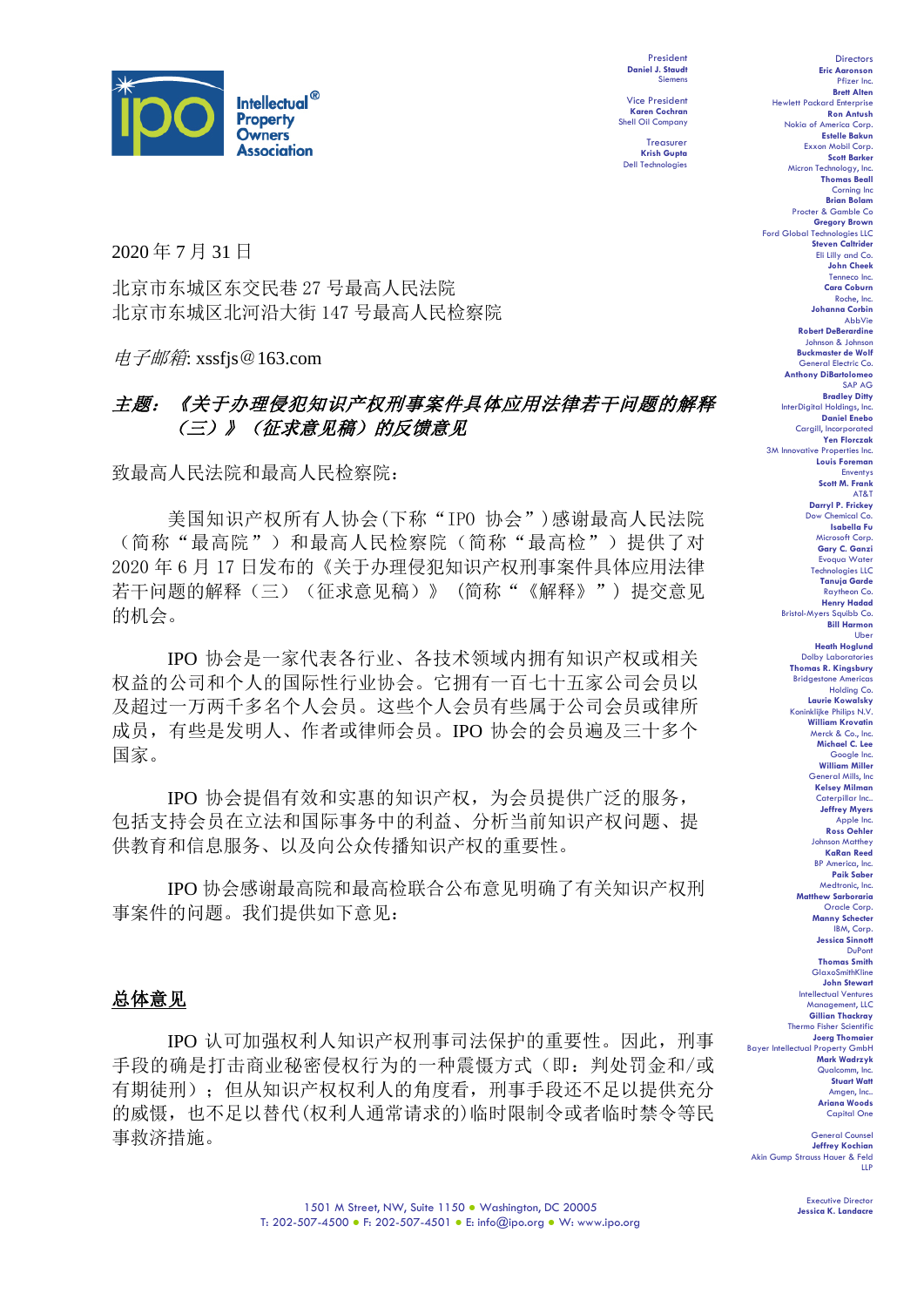美国知识产权人协会 2020 年 7 月 31 日 第 2页

我们也希望强调:商业秘密的民事救济和商业秘密的刑事手段同样需要加强, 以确保给知识产权权利人提供合理的法律救济途径。考虑到证据发现是非常有限的, 我们建议在下列情形下,在民事诉讼中将证明责任转移给被诉侵权人:

权利人提交初步证据能够合理表明基于下列事实认定做出的合乎情理 的推断:(1)权利人对所主张的商业秘密采取了相应保密措施,和 (2)被诉侵权人有渠道或者机会获取所主张的商业秘密,和(3)法 院认为侵犯商业秘密的可能性较大,然后被诉侵权人应当对该商业秘 密不属于反不正当竞争法规定的商业秘密承担举证责任,例如:因为 已为公众所知悉,或者其不存在侵犯商业秘密的行为,或者权利人未 能采取适当的保密措施。

#### 第九条

这一条是有关证据的保密措施。但是,其并未包括最近公布的《关于知识产 权民事诉讼证据的若干规定(征求意见稿)》(简称"《民事诉讼规定》")的第 三十一条规定的所有措施。当刑事诉讼程序和民事诉讼程序背后的基本原则互相协 调时,适用的规则应当是一致的。我们建议,正如《民事诉讼规定》第三十一条规 定的,刑事诉讼程序采用同样的规定当事人不得查阅、摘抄、复制、拍照,但经人 民法院准许的代理律师、专利代理师、有专门知识的他人仅为代理案件当事人的目 的且确保上述保密措施能够防止信息公开披露的前提下可以查阅或复制。IPO 因此 建议做如下修改:

当事人、辩护人、诉讼代理人书面申请对相关商业秘密的证据、材料 采取保密措施的,应当在诉讼程序中采取签署保密承诺书等必要的保 密措施。当事人不得查阅、摘抄、复制、拍照,但经人民法院准许 的代理律师、专利代理师、有专门知识的他人仅为代理案件当事人 的目的且确保上述保密措施能够防止信息公开披露的前提下可以查 阅或复制。

# 第十二条

第十二条列举了一般应当从轻处罚的几种情形。其中, 第十二条第(四)项 规定了"(被诉侵权人)将权利人的商业秘密申请为专利、集成电路布图设计、植 物新品种、商标等,相关知识产权已经归属权利人的"。谨建议删除第(四)项。

不能仅仅因为相关知识产权最终归属为权利人而减轻处罚。被诉侵权人因其 被诉侵权行为(例如: 披露商业秘密申请专利保护)使权利人维持商业秘密的秘密 状态更加困难,甚至不可能再维持。被诉侵权人的这种行为损害了权利人从商业秘 密获得商业价值的能力,因为该商业秘密已经不是一种秘密了。这种情形下被诉侵 权人不应该获得从轻处罚。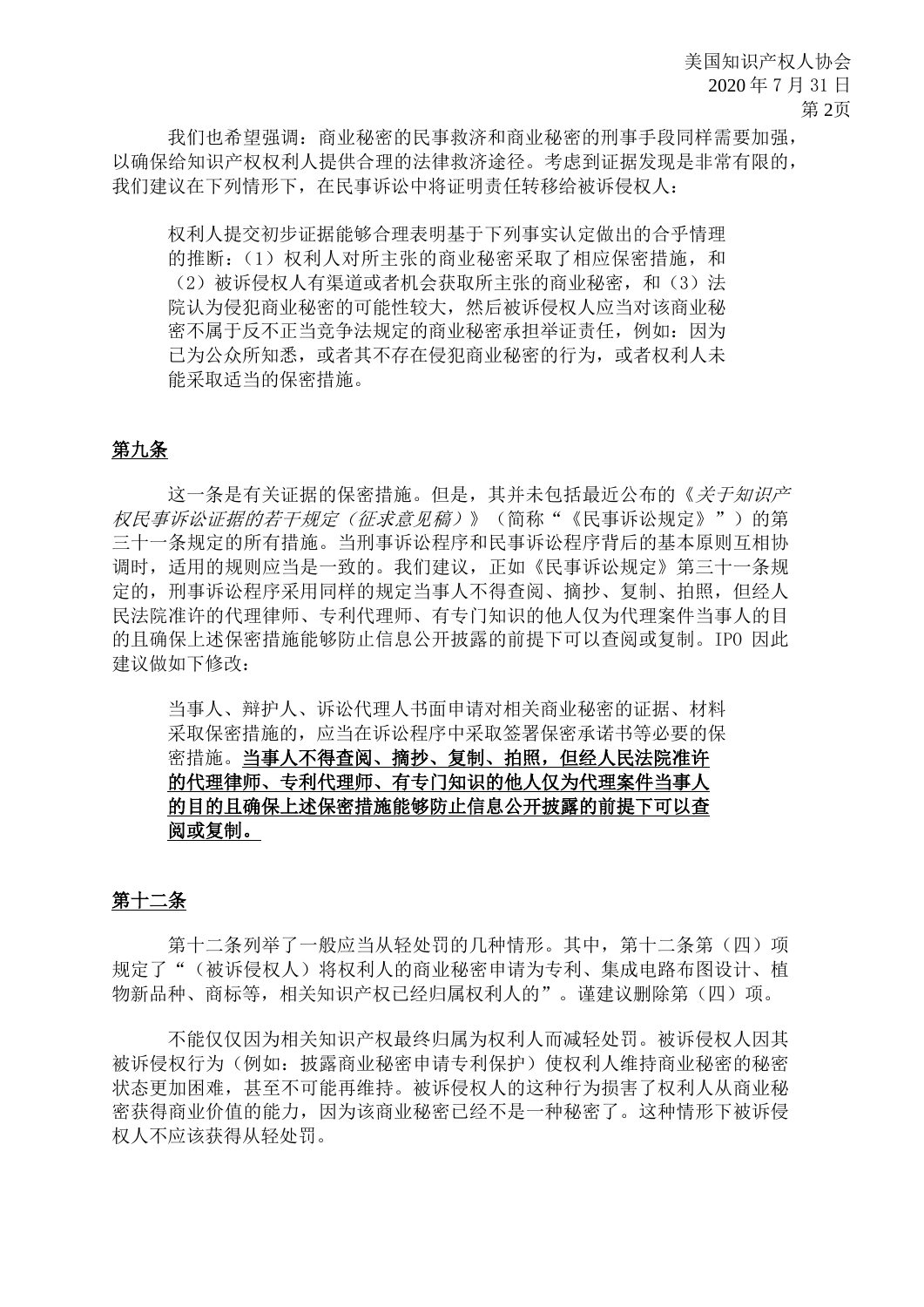美国知识产权人协会 2020 年 7 月 31 日 第 3页

感谢最高人民法院和最高人民检察院对于 IPO 提交的这份意见的重视,我们 也非常愿意进一步交流或者能有机会提供更多的信息。

在此附上本信的翻译版本。

此致

Daniel J. Staudt 美国知识产权所有人协会主席

附件:《关于办理侵犯知识产权刑事案件具体应用法律若干问题的解释(三)》 (征求意见稿)的反馈意见-英文版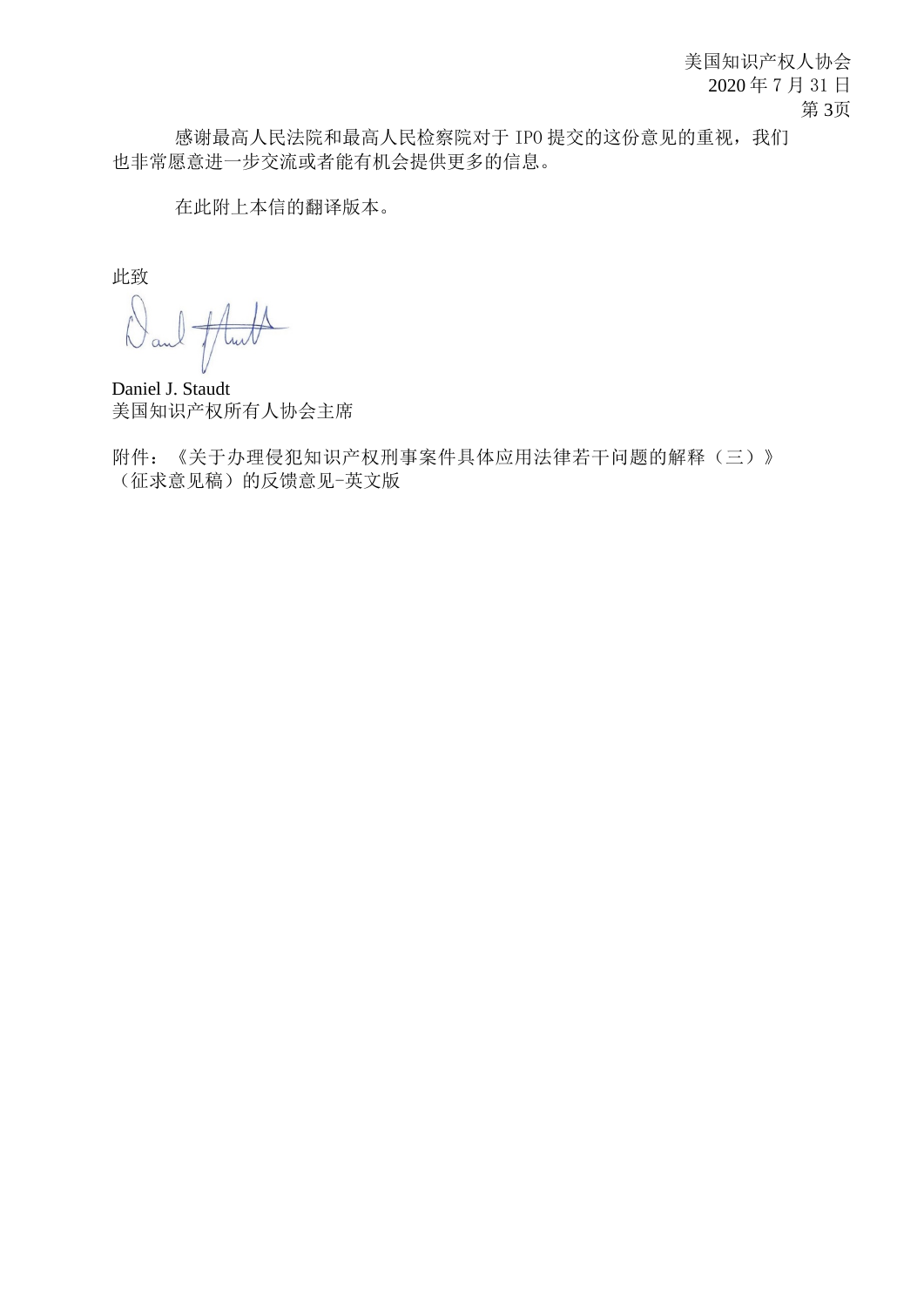

31 July 2020

Supreme People's Court 27 Jiaomin Alley Dongcheng District Beijing, P.R.China

Supreme People's Procuratorate 147 Beiheyan Street Dongcheng District Beijing, P.R.China

*VIA EMAIL*: xssfjs@163.com

#### *Re: Interpretation III on Several Issues Concerning the Application of Law in Handling Criminal Cases of Infringement of Intellectual Property Rights*

To the Supreme People's Court and the Supreme People's Procuratorate:

The Intellectual Property Owners Association (IPO) wishes to thank the Supreme People's Court (hereinafter referred to as the "SPC") and the Supreme People's Procuratorate (hereinafter referred to as the "SPP") for the opportunity to respond to the request for comments on the draft "*Interpretation III on Several Issues Concerning the Application of Law in Handling Criminal Cases of Infringement of Intellectual Property Rights*" (hereinafter referred to as the "Interpretations") published on 17 June 2020.

IPO is an international trade association representing companies and individuals in all industries and fields of technology who own, or are interested in, intellectual property rights. IPO's membership includes 175 companies and close to 12,000 individuals who are involved in the association either through their companies or as inventor, author, law firm, or attorney members. IPO membership spans over 30 countries.

IPO advocates for effective and affordable IP ownership rights and offers a wide array of services, including supporting member interests relating to legislative and international issues; analyzing current IP issues; providing information and educational services; and disseminating information to the public on the importance of IP rights.

IPO appreciates the SPC's and SPP's joint issuance of clarifications regarding criminal IP cases. We provide our comments below.

President **Daniel J. Staudt** Siemens

Vice President **Karen Cochran** Shell Oil Company

Treasurer **Krish Gupta** Dell Technologies

**Eric Aaronson**  Pfizer Inc. **Brett Alten** Hewlett Packard Enterprise **Ron Antush** Nokia of America Corp. **Estelle Bakun** Exxon Mobil Corp. **Scott Barker** Micron Technology, Inc. **Thomas Beall** Corning Inc **Brian Bola** Procter & Gamble Co **Gregory Brown** Ford Global Technologies LLC **Steven Caltrider** Eli Lilly and Co. **John Cheek** Tenneco Inc. **Cara Coburn** Roche, Inc. **Johanna Corbin** AbbVie **Robert DeBerardine** Johnson & Johnson **Buckmaster de Wolf** General Electric Co. **Anthony DiBartolomeo** SAP AG **Bradley Ditty** InterDigital Holdings, Inc. **Daniel Enebo** Cargill, Incorporated **Yen Florczak** 3M Innovative Properties Inc. **Louis Foreman** Enventys **Scott M. Frank** AT&T **Darryl P. Frickey** Dow Chemical Co. **Isabella Fu**  Microsoft Corp. **Gary C. Ganzi** Evoqua Water Technologies LLC **Tanuja Garde** Raytheon Co. **Henry Hadad** Bristol-Myers Squibb Co. **Bill Harmon** Ube **Heath Hoglund** Dolby Laboratories **Thomas R. Kingsbury** Bridgestone Americas Holding Co. **Laurie Kowalsky** Koninklijke Philips N.V. **William Krovatin** Merck & Co., Inc. **Michael C. Lee** Google Inc. **William Miller** General Mills, Inc **Kelsey Milman** Caterpillar Inc.. **Jeffrey Myers** Apple Inc. **Ross Oehler** Johnson Matthey **KaRan Reed** BP America, Inc. **Paik Saber** Medtronic, Inc. **Matthew Sarboraria** Oracle Corp. **Manny Schecter** IBM, Corp. **Jessica Sinnott** DuPont **Thomas Smith** GlaxoSmithKline **John Stewart** Intellectual Ventures Management, LLC **Gillian Thackray** Thermo Fisher Scientific **Joerg Thomaier** Bayer Intellectual Property GmbH **Mark Wadrzyk** Qualcomm, I **Stuart Watt** Amgen, Inc.. **Ariana Woods**

Directors

General Counsel **Jeffrey Kochian** Akin Gump Strauss Hauer & Feld LLP

Capital One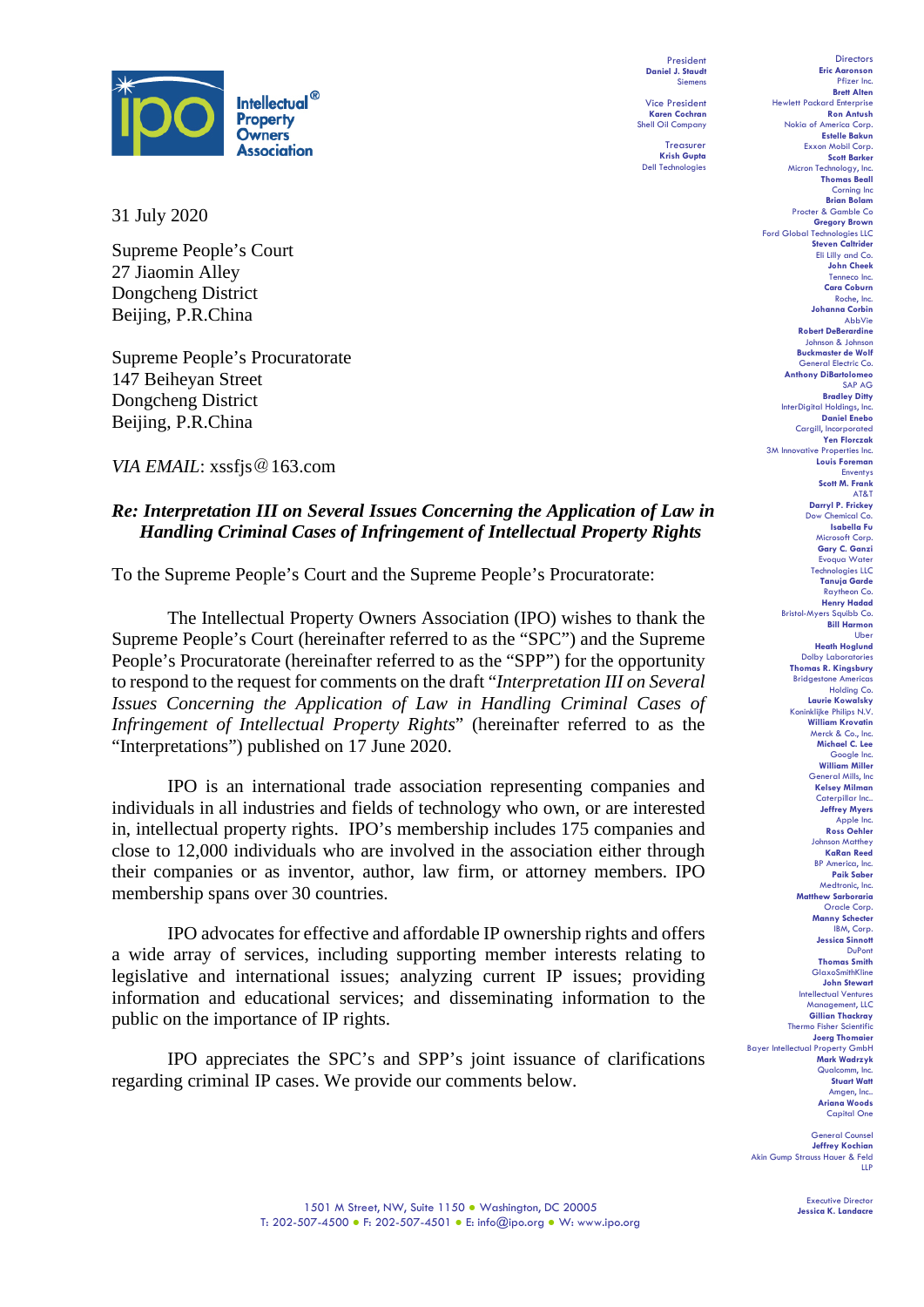#### **General Comment**

IPO recognizes the importance of strengthening the criminal judicial protection of intellectual property rights afforded to rightful owners. As such, criminal actions certainly serve as a deterrent (*i.e.*, imposing fines and/or imprisonment) in combatting trade secret infringement; however, from the IP rights owner's standpoint, there are not enough criminal actions to serve as a sufficient deterrent nor as an adequate substitute for the civil remedies of a temporary restraining order or preliminary injunction (which are often sought by the trade secret owner).

We also wish to emphasize that not only criminal actions but also civil actions for trade secret infringement need to be further strengthened so as to provide the IP rights owner with a reasonable legal avenue of relief. Taking into consideration that discovery is very limited, we recommend shifting the burden of proof to the alleged infringer in civil actions under the following circumstances:

If the right owner submits preliminary evidence that can reasonably indicate a plausible inference that a factual predicate exists that (1) the right owner has taken corresponding confidentiality measures for the claimed trade secret, and (2) the defendant has access or opportunity to obtain the claimed trade secret, and (3) the court holds that the possibility of infringing the trade secret is relatively high, then the defendant shall prove that the claimed trade secret is not a trade secret under the Anti-Unfair Competition Law of the People's Republic of China because, for example, the claimed trade secret was already known by the public, or was not infringed, or that the right owner failed to take appropriate confidentiality measures.

# **Article 9**

This article concerns non-disclosure measures for evidence. However, it does not include all the measures provided for in Article 31 of the recently released draft "*Several Provisions of the Supreme People's Court on Evidence in Civil Procedures Involving Intellectual Property Rights*" ("Provisions in Civil Procedures"). Where principles behind the relevant criminal procedure and civil procedure are aligned, the applicable rules should be consistent. We recommend that, as is provided in Article 31 of the Provisions in Civil Procedures, the criminal procedure adopt equivalent provisions stating that "the party concerned shall not consult, extract, duplicate or take pictures of such evidence, but the attorneys and other persons with expertise approved by the people's court may consult such evidence or duplicate it for the sole purpose of representing the party in the proceedings subject to such confidentiality measures that will keep the information protected from public disclosure." IPO therefore proposes the following amendment:

*Where the party concerned, the defender or the agent ad litem files a written application for taking measures to keep confidential the evidence and materials concerning the trade secret involved, necessary non-disclosure measures such as signing a letter of commitment on non-disclosure shall be taken in the proceeding. The party concerned shall not consult, extract, duplicate or take pictures of such evidence, but the attorneys and other persons with expertise approved by the people's court may consult such evidence or duplicate it for the sole purpose of representing the party in*